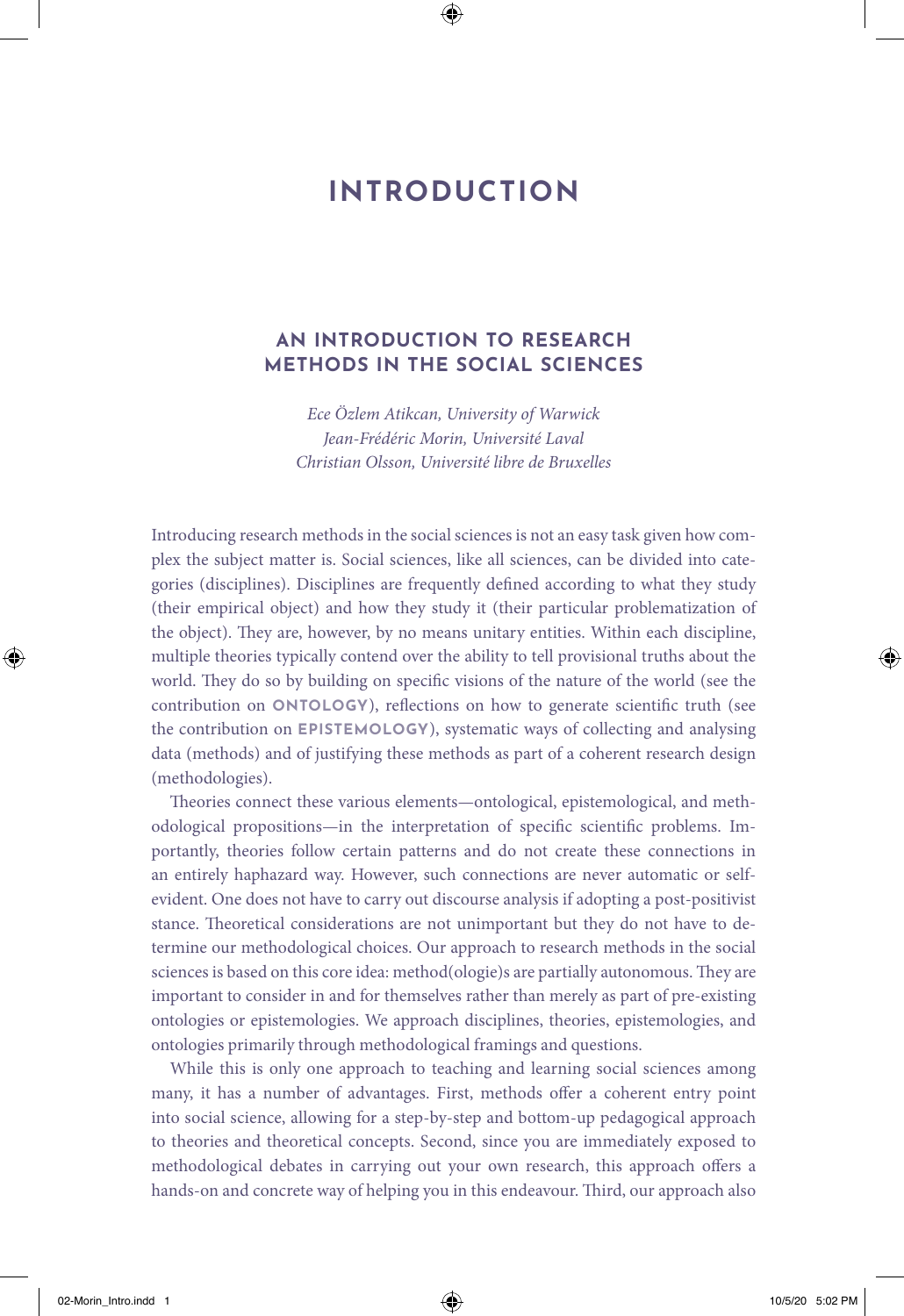allows you to explore the great variety of possibilities in social scientific research in a theoretically agnostic way, rather than treating methods as a necessary implication of your theoretical choices (which are often not yet consolidated at this stage of your learning). It is neither necessary nor desirable to always start with the main 'theories', 'schools of thought', or 'paradigms' as if everything else flowed naturally and inevitably from there.

This is why we offer an interdisciplinary and theoretically agnostic research toolkit that focuses primarily on research method(ologies) in the social sciences. Our contributors come from different disciplines, different theoretical backgrounds, and from a range of different countries.

### **AN INTERDISCIPLINARY LOOK AT THE SOCIAL SCIENCES**

This book favours an interdisciplinary approach to research methods in the social sciences (see the contribution on **INTERDISCIPLINARITY**). It does not include any contributions that would be relevant for only one discipline. Instead, all the contributions speak to several disciplines of social sciences. Yet, our approach does not overlook the distinctiveness of individual disciplines, let alone their existence. It favours an interdisciplinary rather than a transdisciplinary approach because we acknowledge that disciplines heavily structure the conduct of scientific inquiry. The days of Leonardo da Vinci, who could blend arts, philosophy, technical engineering, and the study of biological anatomy, or of René Descartes, who was a philosopher as much as a mathematician, are long gone. From the nineteenth century, we inherited a division of scientific knowledge into distinct disciplines. Although these disciplines are social constructs, we as social scientists are well positioned to recognize that even social constructs have real-world effects.

The existence of disciplines has the advantage of reducing complexity and helping the communication of research results. It facilitates the creation of consensus on what research is and should be. Which questions are important? What empirical domains should one focus on? Which debates could one contribute to and how can existing theories be improved? Every discipline also imposes a set of rules defining the appropriate behaviour for members of a scientific community. It is no accident that the word 'discipline' can refer either to a branch of knowledge or to a system of sanctions to induce certain behaviours (e.g. 'this child needs discipline'). Each discipline has its own rules for dealing, for example, with research funding, peer reviewing, data management, research collaboration, writing style, and career strategies. Institutions, such as university departments, professional organizations, research councils, and scientific journals, enforce these rules and sanction deviant behaviours. Despite multiple efforts to break up research silos and favour interdisciplinary research, disciplines remain surprisingly resilient. Conducting interdisciplinary research can even be risky, especially for early career scholars, who are more vulnerable to 'disciplinary' sanctions. Several of the contributions in this book acknowledge differences across disciplines and contrast their different practices. The contribution on **BEHAVIOURISM**, for example, discusses the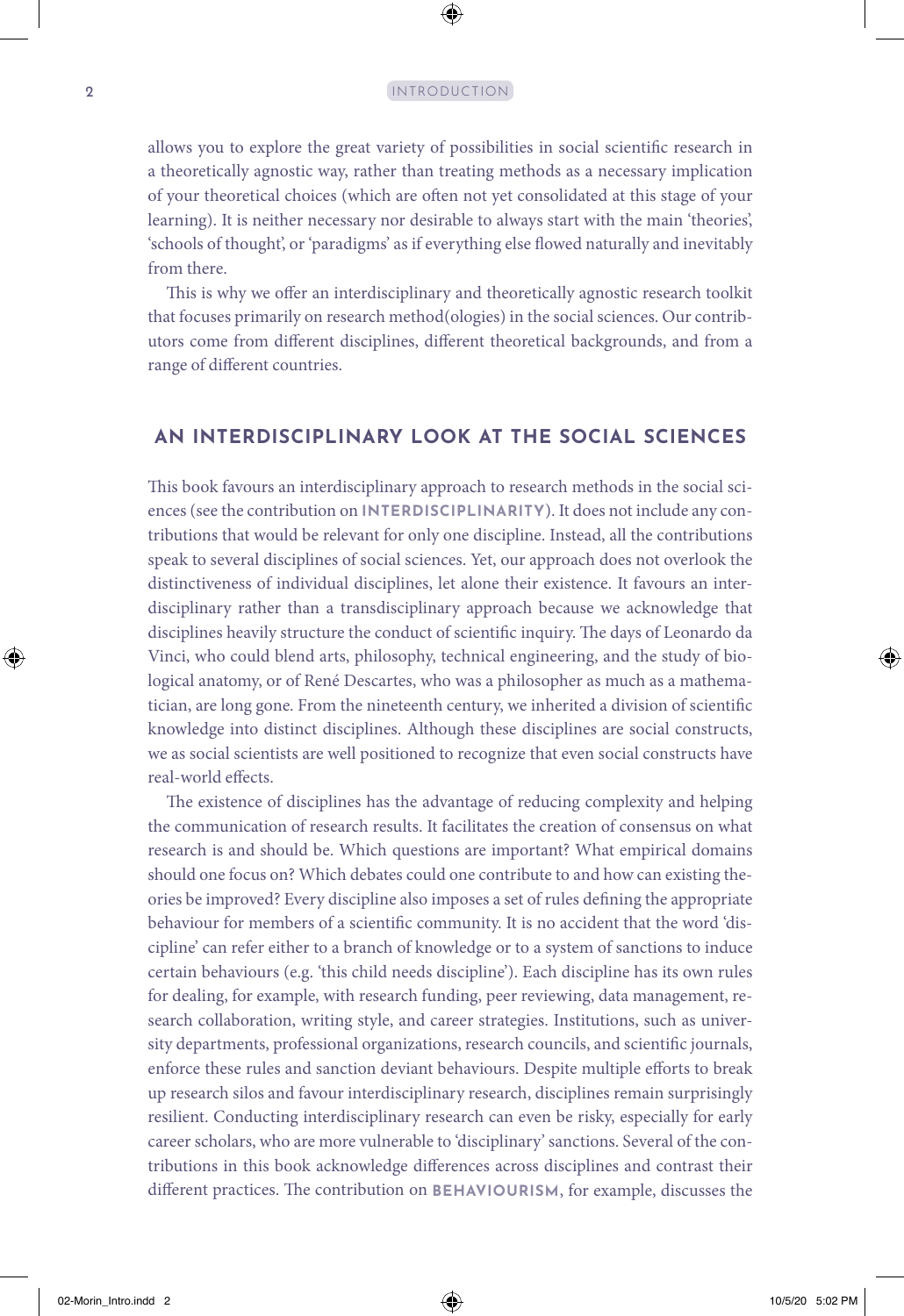different influences that B. F. Skinner had on psychology and political science. Likewise, the contribution on **HERMENEUTICS** compares the practice of interpretation in law and history.

This book nevertheless goes well beyond the mere juxtaposition or comparison of different disciplines. Its interdisciplinary approach relies on the assumption that social science disciplines have more similarities than differences. Three main reasons explain these similarities. First, social sciences share largely the same intellectual foundations. Plato, Locke, and Foucault, for example, influenced disciplines as diverse as law, sociology, geography, and psychology. Second, all social sciences study complex phenomena, for which it is particularly difficult to establish causal relations. The social world is much less stable and predictable than the physical world due to a multiplicity of ever-evolving and interconnected variables. Third, social scientists are themselves part of the world they study, creating an ambiguous relationship between the object and the subject of scientific inquiry. This situation raises methodological challenges that natural and physical scientists do not have to face most of the time (quantum physics is an exception in this regard), while also opening up opportunities for reflexive and critical approaches.

For these reasons, similar intellectual trends and methodological debates have emerged across social science disciplines. Positivism, Marxism, and constructivism, for example, have influenced all social sciences, although to different degrees. Similarly, new empirical questions have emerged more or less at the same time in various different disciplines. Gender issues, as well as the relation between humans and their natural environment, became prominent questions in all the social sciences in a way that would have been difficult to imagine fifty years ago.

Not only has the social world influenced social sciences in similar ways, but also social science disciplines have influenced one another. Having cultivated expertise in a particular method, some disciplines have pollinated others with their expertise. Today, rigorous archival research is not limited to history, advanced statistical analysis is used beyond economics, social network analysis software is extensively used outside sociology, and participatory observation is taken seriously in disciplines other than ethnography. Debates that have emerged in one discipline have also diffused to other disciplines. Issues related to ethics with human participants, data availability, replication, and publication bias that appeared first in psychology, for example, have since informed debates in several other disciplines.

This cross-fertilization is a productive process. The most innovative ideas often arise by connecting previously disconnected literature streams. Cutting-edge research in the social sciences often develops at the crossroads of different disciplines. Behavioural economics, for example, emerged at the intersection of psychology and economics. Tellingly, Daniel Kahneman, who received the Prize in Economic Sciences in Memory of Alfred Nobel in 2002 for his research in behavioural economics, is a trained psychologist, and not an economist. Likewise, the hybridization between economics and other disciplines has given rise to many vibrant fields of study, including political economy, law and economics, ecological economics, and economic sociology. If social science disciplines are discrete islands, they are nonetheless part of the same archipelago; they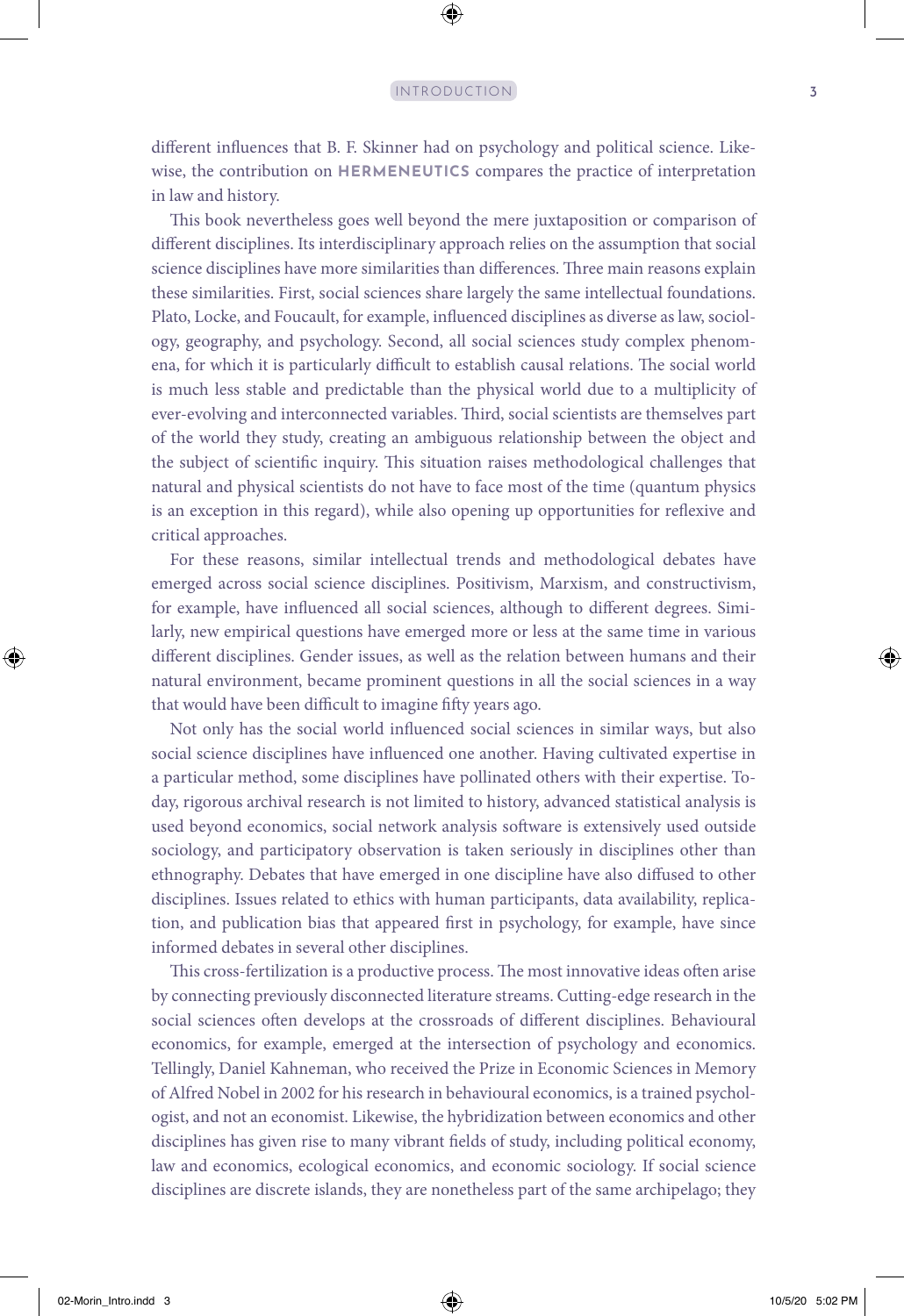are connected by various bridges, and some of the most creative of their inhabitants frequently travel across them.

On the one hand, by reminding you of the disciplinary anchorage of scientific debates, this book bears testimony to the fact that scientific knowledge is always limited and the product of disciplinary histories. On the other, by putting the focus on interdisciplinarity, it prompts you to keep in mind the socially constructed nature of disciplines and hence the possibility of questioning their borders. With this perspective in mind, contributors to this volume come from various disciplines, including political science, law, economics, sociology, philosophy, psychology, criminology, history, and anthropology. Several contributions were even co-authored by researchers from different disciplines. Moreover, all the contributions cover different disciplines, sometimes comparing their methodological approaches, and at other times discussing how one discipline has learned from another.

# **A THEORETICALLY AGNOSTIC YET THEORETICALLY INFORMED RESEARCH MANUAL**

In the same way as the entries of this book are committed to interdisciplinarity, they all try to avoid adopting a single theoretical perspective. Except for a few dealing with particular theoretical-epistemological orientations (see the contributions on **SCIENTIFIC REALISM**, **CRITICAL REALISM**, and **POSITIVISM, POST-POSITIVISM, AND SO-CIAL SCIENCE**), the entries in this volume primarily focus on particular methods or concepts viewed through the lenses of their methodological implications.

That being said, methods and methodologies are never disconnected from wider theoretical considerations. Theoretical debates and questions cannot be avoided altogether. This book aims to strike a balance between foregrounding methodology and recognizing that methodological choices and debates are always rooted in ontological, epistemological, and theoretical choices and assumptions. However, our main point is that the rooted nature of methodological choices does not mean that they have to be determined by these roots.

This is why authors and co-authors have been chosen in order to favour theoretical pluralism. All the authors try to consider method(ologie)s independently from their own theoretical preferences in order to achieve this goal. They all recognize, to varying degrees and within limits, that researchers with different theoretical interests can draw on similar methods. Methods and methodologies can and do travel across disciplinary and theoretical (including epistemological and ontological) divides: methods like social network analysis or ethnographic fieldwork can span the divide between holistic and individualist ontologies, or between positivist and post-positivist epistemologies. Similarly, all the authors recognize that researchers with similar theoretical preferences can, for a multiplicity of reasons, opt for dissimilar research methods. Rational choice theorists can opt for quantitative, qualitative, or mixed methods depending on their research object, research question, data availability, or their epistemological choices (e.g. instrumentalist empiricism or scientific realism). Some authors even engage in what is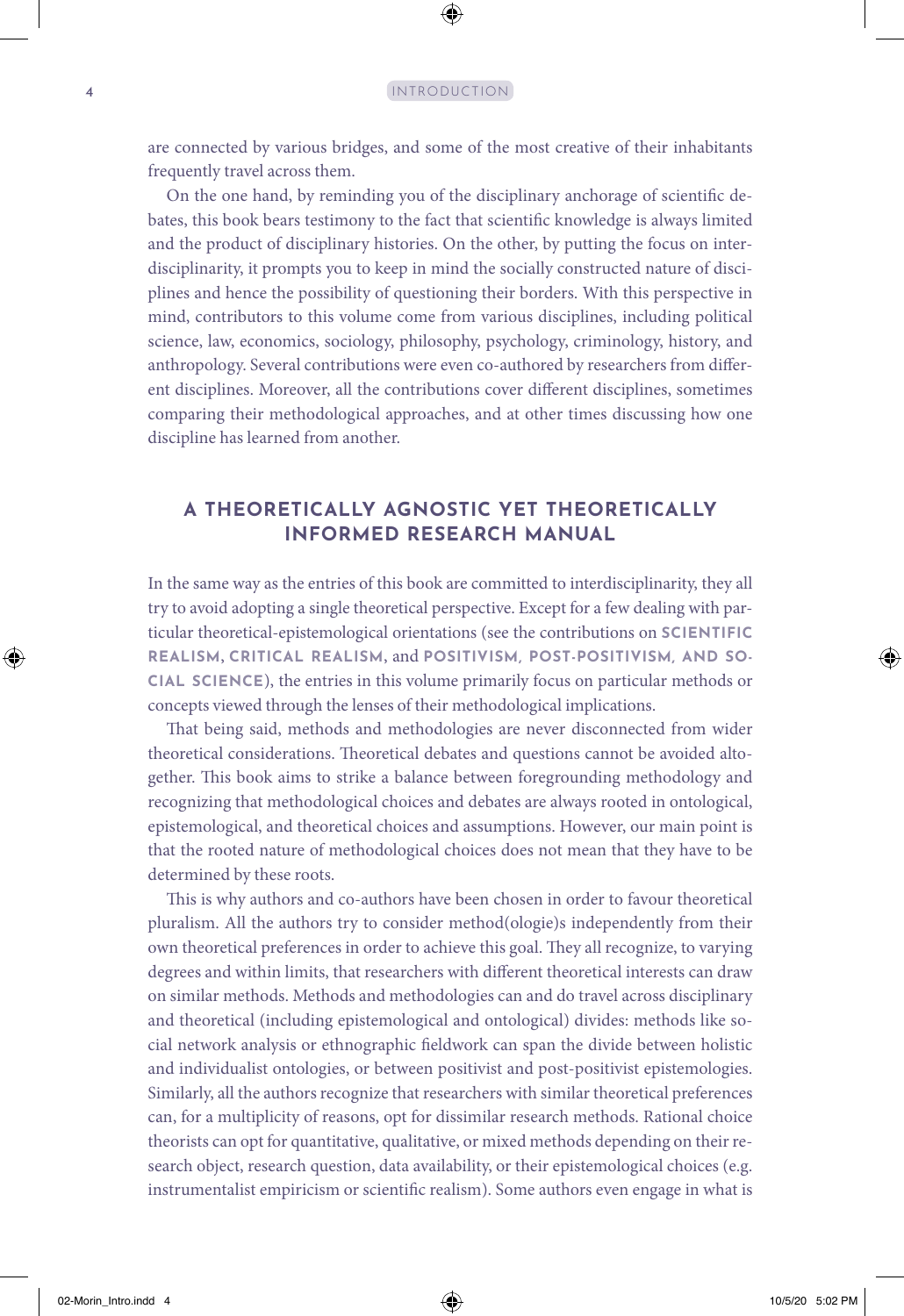#### INTRODUCTION 5

referred to as 'methodological eclecticism', which builds on the idea that the researcher can use several (even seemingly incompatible) methods when exploring a research object in order to triangulate the results or to see how the results from various methods compare. However, methodological eclecticism is not a necessary consequence of the type of methodological pluralism we advocate.

One of the reasons for the (however limited) portability of methods across disciplinary and theoretical divides is that their concrete epistemological implications depend on what a researcher does with them—how they are put to work in the context of a concrete research project. Methods are tools that always have to be adapted and reflexively tailored to the purposes of a specific piece of research. It is also worth noting here that because different methods are more or less used, and more or less developed, depending on different academic contexts, we have consciously strived for geographical diversity among the contributors (UK, Canada, Germany, US, Belgium, Switzerland, Denmark, France, Italy, Finland, Slovakia . . .).

## **HOW TO USE THIS BOOK?**

This book offers a systematic, state-of-the-art index on research methods, and is organized as an easily accessible encyclopaedia, with seventy entries presented in alphabetical order. The idea of this textbook originated from our hands-on experience in leading methodology seminars in the social and political sciences. We strongly felt that there was a pedagogical need for a student-centred, comprehensive yet compact, systematic, and conceptual index in teaching research methods.

Because it is student-centred, it provides much-needed practical information about a wide range of research methods including the most recent trends such as big data, all interconnected with cross-references, with concrete, real-world examples and 'how-to' advice built into the discussion of each concept. Because it is comprehensive, it is aimed at those of you following courses in any of the social sciences, which share the same methodological framework of reference, at least at the introductory level. All the contributions provide references and examples from different social science disciplines.

The selection of entries was an important part of preparing this book. We sought to make it comprehensive but compact, and this led to a few key decisions. We opted to focus on methodological concepts as opposed to more theoretical ones, although the line between the two is sometimes difficult to draw. We started the process by designing the book index, which covered many potential entries and identified the cross-cutting themes among them (such as 'validity'). We decided to offer a discussion of these cross-cutting themes in several entries. We thus selected only the most important concepts and ensured a broad coverage for each of them. This meant that, while maintaining an important degree of consistency across different entries, we gave our contributors the necessary space and flexibility to offer you a diversity of disciplinary and methodological standpoints.

This book targets students enrolled in both undergraduate and postgraduate programmes in the social sciences. Each entry is organized to work at two levels. On the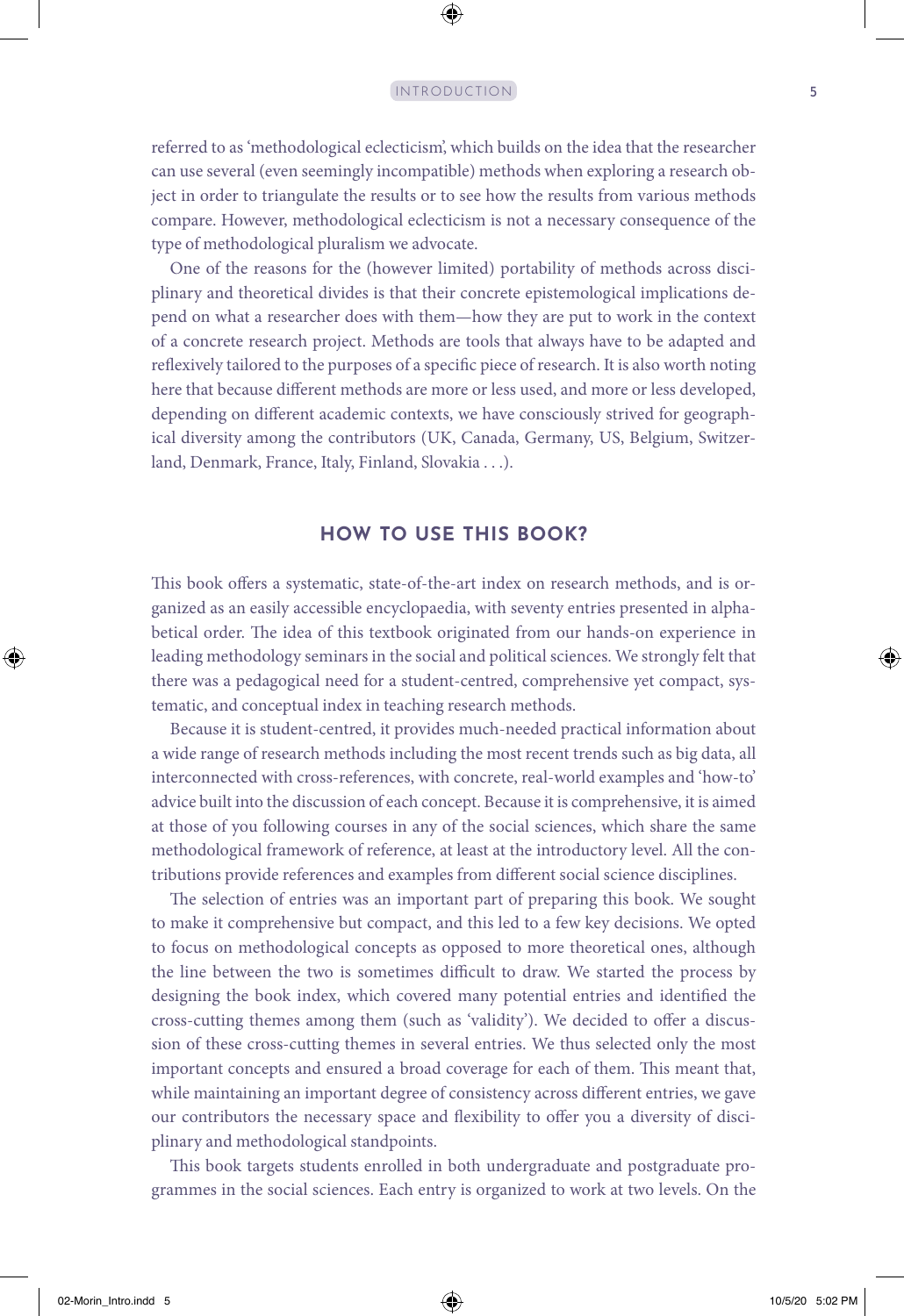#### 6 INTRODUCTION

one hand, each methodological concept is explained in detail, in a way that does not assume prior specialist knowledge, and with examples that provide an accessible introduction to the topic. On the other hand, each entry also provides more advanced tips and advice that will be extremely helpful for those of you in postgraduate programmes who are starting to conduct your own research projects.

The entries include not only the classical and well-established concepts of the field but also emerging and innovative ideas such as big data, network analysis, automated text analysis, and prosopography. Each entry provides a definition of the given methodological concept, discusses its underlying assumptions, presents its historical evolution, embeds it within the relevant methodological and theoretical debates, illustrates its practical and concrete use, identifies its strengths and weaknesses, pinpoints its current status in academic practices, and presents the recent controversies relating to its use. Moreover, each entry presents real-world examples to demonstrate how that methodological concept applies to the social sciences and is also accompanied by carefully selected references for further reading. While contributions expose you to various viewpoints and identify the relevant criticisms directed at the concepts, they deliberately avoid any normative judgement or policy recommendations, and remain open to the epistemological pluralism in the social sciences.

Importantly, this book is designed to have a flexible format. As an encyclopedia, it consists of a collection of short stand-alone entries, instead of presenting each topic in a linear manner, as a lecturer would do orally in class. This allows instructors to assign various contributions for different weeks without following a linear logic. You can read each contribution independently from the others. Similarly, it enables you to easily browse any concept whenever you need to. Each entry is connected to other entries by a cross-referencing system, using bold, grey capital letters. These cross-references, as demonstrated in our network diagram in Figure 1, will help you to link related concepts together and build a comprehensive understanding of research methods.

We believe this format, which is at the heart of our student-centred approach, best suits your needs, habits, and interests. At times, you can use the table of contents or the index to rapidly find the specific information you are looking for. At other times, you can navigate through the book following your mood and explore its content by jumping from one entry to another with the help of the cross-referencing system. This flexibility favours a learning process in which you progressively connect the dots and expand your knowledge according to your interests, starting with what you already know. In other words, while the book brings together the methodological concepts shared by social scientists, its format enables a highly individualized reading. You may choose to stay in your comfort zone to consolidate your prior knowledge or, alternatively, to discover new concepts and methods that may be of interest for your research.

In sum, this is a student-focused, comprehensive, and compact volume that offers practical information on research in the social sciences from a wide variety of disciplines and theoretical viewpoints. We hope that you will navigate through the book in creative ways and gain practical advice on how you could conduct your own research.